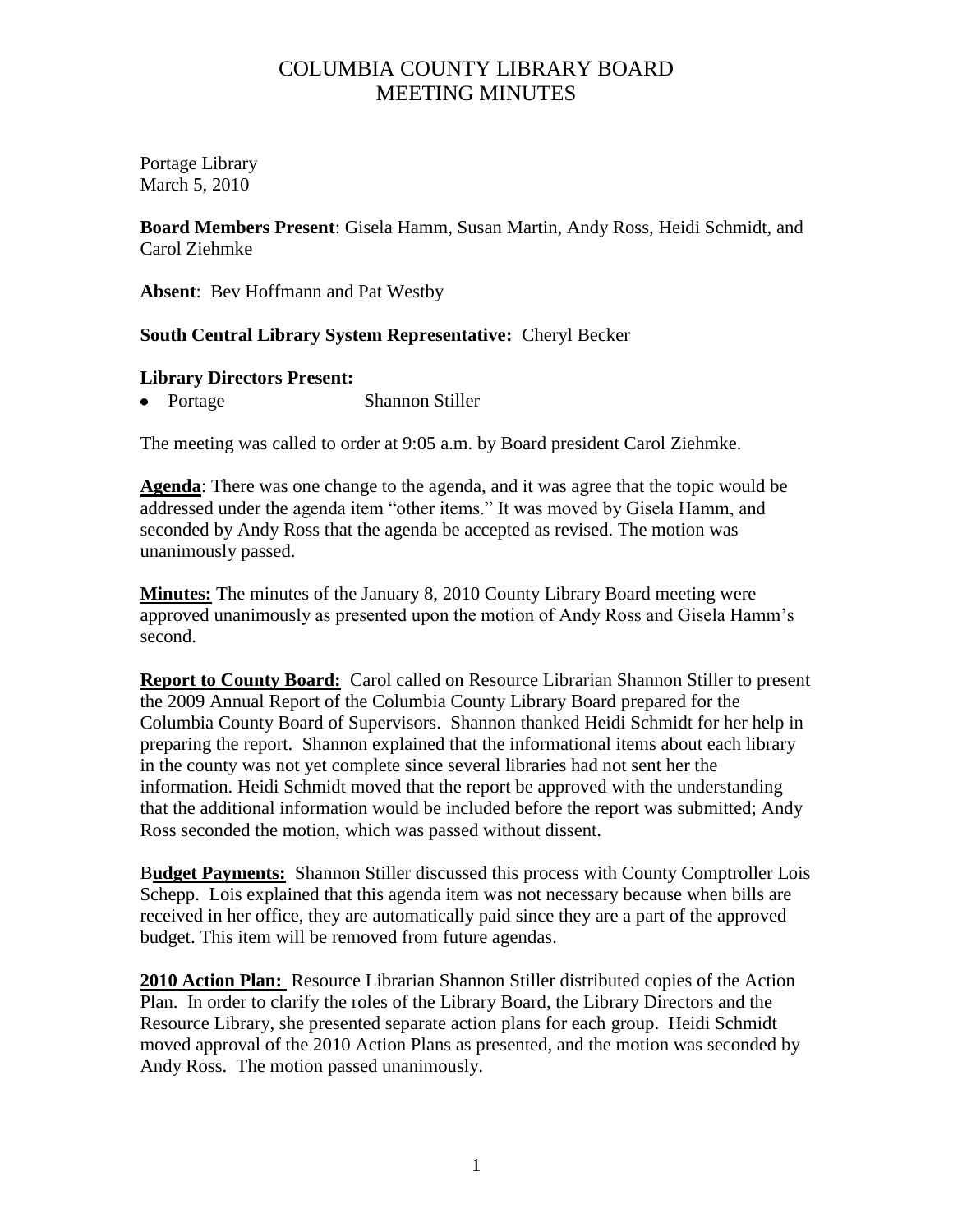**Long-Range Plan Up-date:** Shannon outlined the process that will be used to up-date the plan, and her target date for completion is July. The group that is responsible for the up-date includes Pat Westby, Shannon, Carol Ziehmke and Chris Daugherty, Poynette Library Director. The group plans to invite at least one representative from each library in the county to a meeting to discuss the needs of the communities in which they are located so that those needs can be addressed when the committee develops the goals for the Long-Range Plan.

**Resource Librarian's Report:** Much of the report Shannon had prepared was covered in topics covered earlier: the annual Report to the County Board, Budget Payments, the 2010 Action Plan and the Long-Range Plan update. In addition, Shannon reported that:

- The County library directors will meet on March 19 and one of the items on the agenda is the discussion of the large print collection so that the resources can be distributed more equitably and the library directors' expectations of the role of the Resource Library.
- Additionally, she reported that she is investigating a new resource (Tutor.com) for the county's libraries that includes material for every subject covered in K-12 programs, and also includes a Career Center and sample test opportunities. After discussion, Heidi Schmidt moved that the Columbia County Library Board of Trustees go on record as being extremely interested in the Tutor.com program, and that the Board encourages the county library directors to review and gain an understanding of the programs and the benefits of the resources which would be made available to all residents of the county who hold a library card, whether the programs would be accessed through library-supplied or home computers. Gisela Hamm seconded that motion, and it was passed unanimously.

**SCLS Report:** Cheryl Becker, representing the South Central Library System, reported on a number of items:

- Roz Thony, who has been the Director of the Rio Library for many years, has resigned because of poor health. The recruitment process for her replacement is underway.
- She urged the librarians and Board members to attend the WLA conference in Sheboygan April  $28^{\text{th}}$ -30<sup>th</sup>.
- Cheryl described another tool, Learning Express Library, which is also a test preparation resource and provides grade-level appropriate practice tests.
- Cheryl said that Columbia County's annual report to the State of Wisconsin had been completed and filed.
- Because of their role on the Columbia County Library Board, its members can become members of the WLA through the SCLS.
- Cheryl said that governance changes in the SCLS encourage additional in-put from committee members.

**Library Visits:** Sue Martin reported that she had attended the January Pardeeville Library Board meeting, and that they are excited about celebrating the library's  $100<sup>th</sup>$ anniversary this year